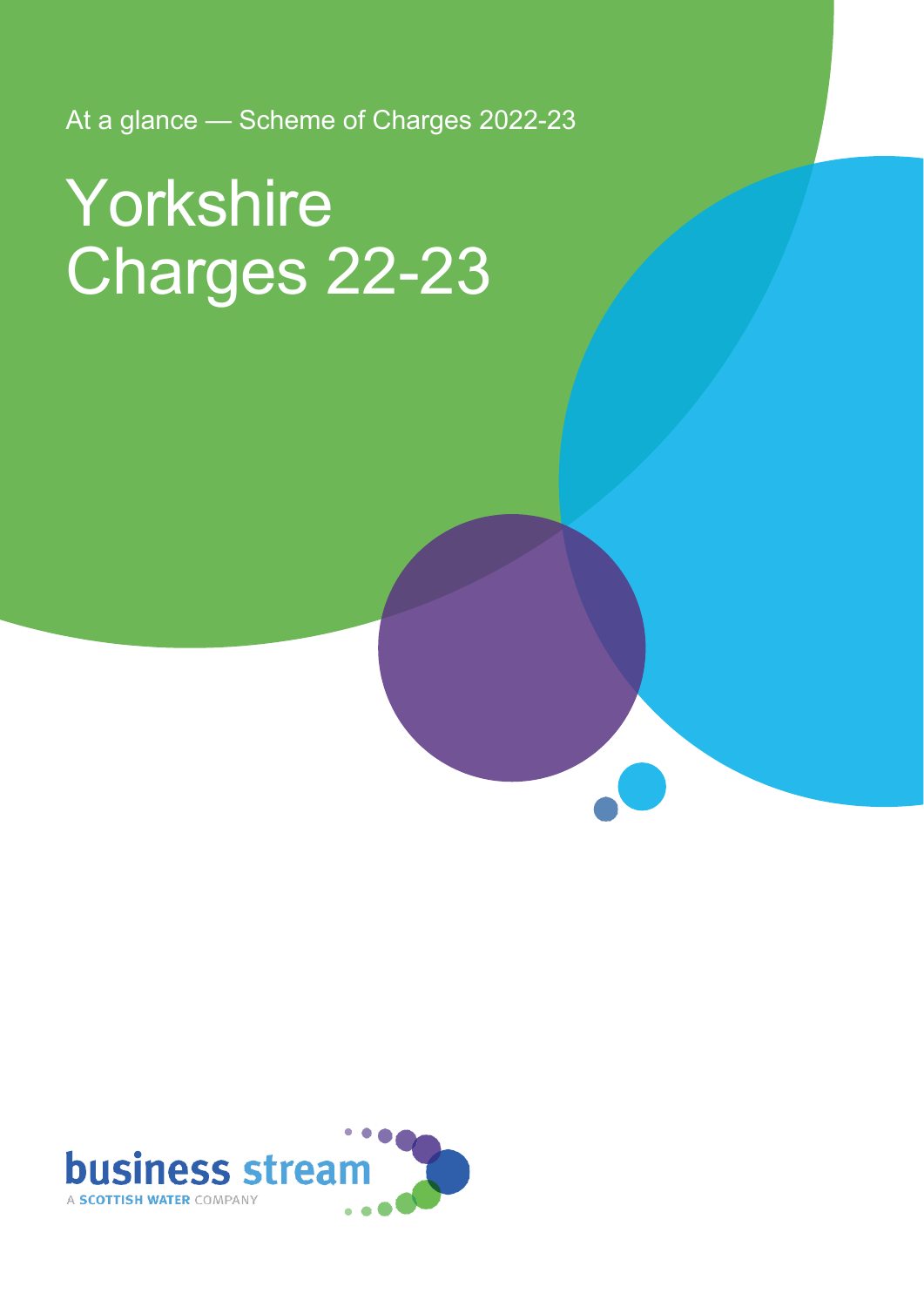#### **Introduction**

This is an at a glance summary of the Scheme of Charges which details the Default Charges applicable to contracted Non Household water customers in the Yorkshire area for 2022-2023

**A full Scheme of Charges document including notes and definitions canbe found on our [website.](https://d293gcbh7q7l5y.cloudfront.net/images/uploads/general/BS_charges_statement_-_Yorkshire_2022-23_Final_V2.pdf)**

### Water Charges

| <b>Water Supply charges (excluding York)</b><br>Waterworks)      |        |
|------------------------------------------------------------------|--------|
| Unmeasured non-household                                         |        |
| <b>Standing charge</b>                                           | £67.95 |
| Rateable Value charge (p per £RV)                                | 171.21 |
| Fixed charge (low consumption)                                   | £72.96 |
| Measured non-household                                           |        |
| <b>Standing charge</b>                                           | £29.59 |
| Volumetric charge.                                               |        |
| $0 \le 500$ cubic metres p.a. (p/m <sup>3</sup> )                | 154.08 |
| $> 500 \le 50$ thousand cubic metres p.a. (p/m <sup>3</sup> )    | 157.74 |
| $>$ 50 $\leq$ 250 thousand cubic metres p.a. (p/m <sup>3</sup> ) | 101.61 |
| $>$ 250 thousand cubic metres p.a. (p/m <sup>3</sup> )           | 85.78  |

#### Water assessed non-household charges (excluding York Waterworks)

#### Property Size

| Fixed charge (low consumption)    | £72.96    |
|-----------------------------------|-----------|
| Small $(145 \text{ m}^3)$         | £258.59   |
| Medium $(255 \text{ m}^3)$        | £432.22   |
| Large $(550 \text{ m}^3)$         | £897.72   |
| Extra Large $(1,000 \text{ m}^3)$ | £1,607.64 |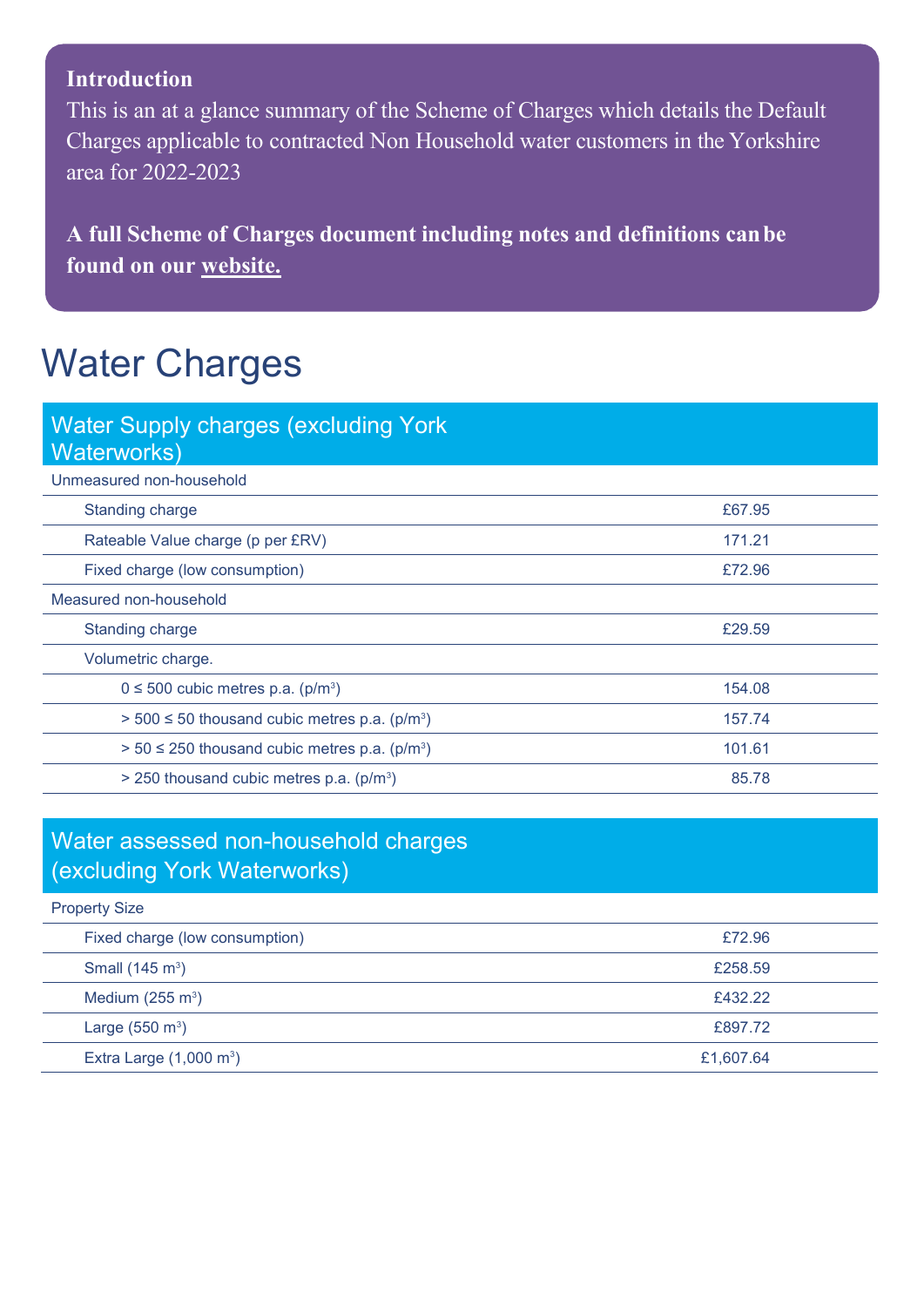### Sewerage Charges

| Sewerage supply charges                                          |        |
|------------------------------------------------------------------|--------|
| Unmeasured non-household                                         |        |
| <b>Standing charge</b>                                           | £23.53 |
| Rateable Value charge (p per £RV)                                | 196.68 |
| Fixed charge (low consumption)                                   | £82.39 |
| Measured non-household                                           |        |
| <b>Standing charge</b>                                           | £33.48 |
| Volumetric charge                                                |        |
| $0 \le 500$ cubic metres p.a. (p/m3)                             | 182.44 |
| $>$ 500 $\leq$ 50 thousand cubic metres p.a. (p/m <sup>3</sup> ) | 200.20 |
| $> 50 \le 250$ thousand cubic metres p.a. (p/m3)                 | 160.70 |
| $>$ 250 thousand cubic metres p.a. (p/m <sup>3</sup> )           | 147.63 |

#### Surface water charge

#### Band (Surface area in square metres) \*

| A ( $0 \le 500$ m <sup>2</sup> )               | £51.38     |
|------------------------------------------------|------------|
| B (> 500 ≤ 750 m <sup>2</sup> )                | £108.50    |
| C ( $> 750 \le 1,000$ m <sup>2</sup> )         | £162.75    |
| D ( $> 1,000 \le 2,000$ m <sup>2</sup> )       | £217.01    |
| $E$ (> 2,000 $\leq$ 15,000 m <sup>2</sup> )    | £434.02    |
| F ( $> 15,000 \leq 35,000$ m <sup>2</sup> )    | £3,255.15  |
| G ( $>$ 35,000 $\leq$ 150,000 m <sup>2</sup> ) | £7,595.36  |
| H ( $> 150,000$ m <sup>2</sup> )               | £32,551.54 |

#### Sewerage assessed non-household charges

#### Property size Fixed charge (low consumption) **EXALL EXALL EXALL EXAMPLE 2018** Small  $(145 \text{ m}^3)$ ) the contraction of the contraction of the contraction of the contraction of the contraction of the contraction of the contraction of the contraction of the contraction of the contraction of the contraction of the contra Medium  $(255 \text{ m}^3)$ ) and the contract of the contract of the contract of the contract of the contract of the contract of the contract of the contract of the contract of the contract of the contract of the contract of the contract of the con Large  $(550 \text{ m}^3)$ ) £1,047.07 Extra Large  $(1,000 \text{ m}^3)$ ) £1,886.35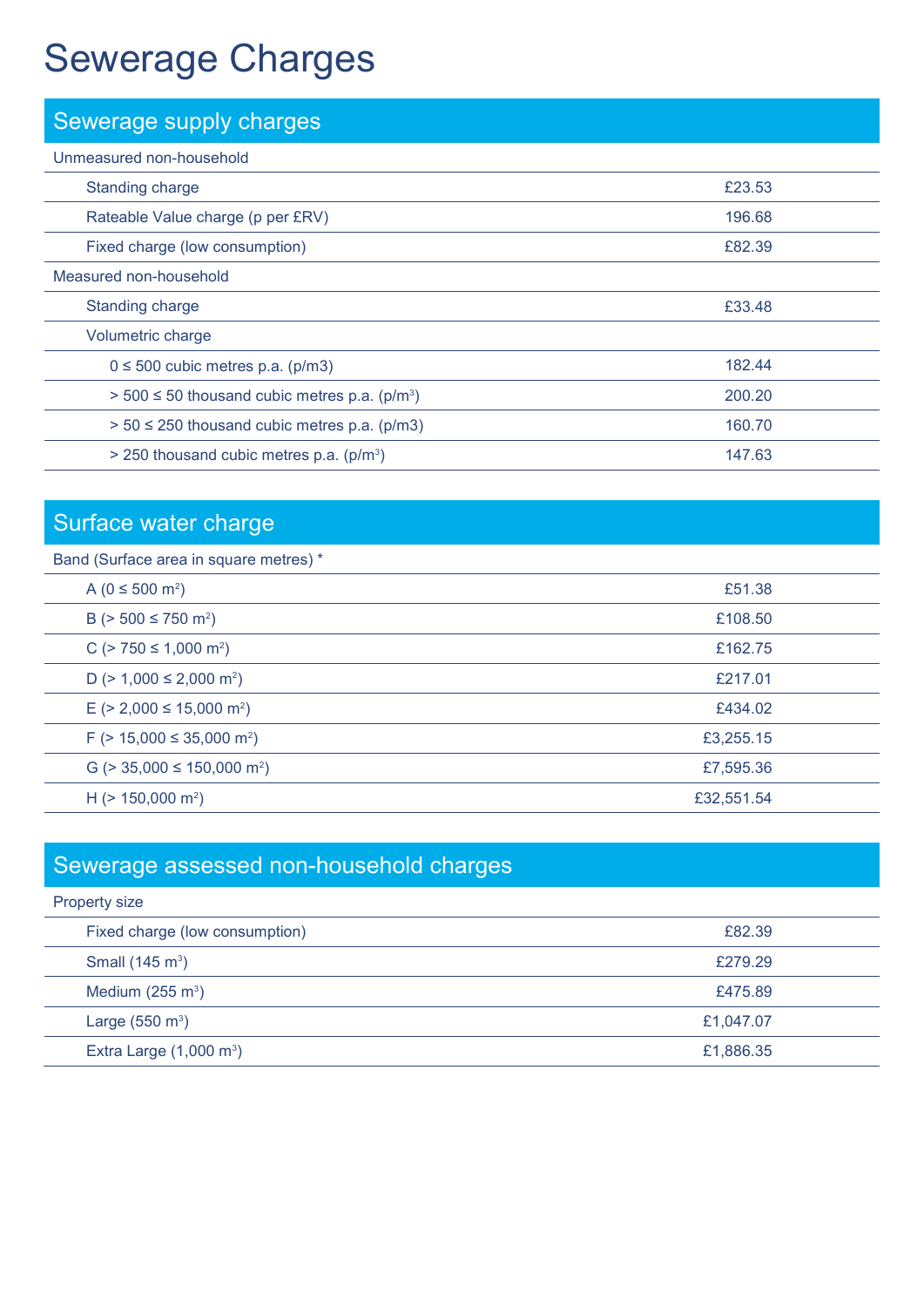### Trade Effluent Charges

| <b>Trade effluent charges</b>                                 |              |
|---------------------------------------------------------------|--------------|
| <b>Reception and Conveyance</b>                               |              |
| Volumetric charge                                             |              |
| $0 \le 50$ thousand cubic metres p.a. (p/m <sup>3</sup> )     | 55.83        |
| $> 50 \le 250$ thousand cubic metres p.a. (p/m <sup>3</sup> ) | 32.58        |
| $>$ 250 thousand cubic metres p.a. (p/m <sup>3</sup> )        | 21.88        |
| (V) Preliminary Treatment Charge (p/m <sup>3</sup> )          | 56.81        |
| (Bv) Biological Treatment (p/m <sup>3</sup> )                 | 51.52        |
| $(S)$ Sludge Treatment ( $p/m3$ )                             | 34.03        |
| Minimum Charge (Annual)                                       | £533.53      |
| <b>Standing charge</b>                                        | £30.58       |
| (Os) Biological strength of combined sewage (COD)             | 840 mg/litre |
| (Ss) Sludge strength of combined sewage (StS)                 | 335 mg/litre |



All charges stated in this document are exclusive of Value Added Tax (VAT).

VAT is chargeable at the standard rate on clean water charges for all customers whose main business activity falls within divisions 1 to 5 of the Standard Industrial Classifications (SIC) as used by Companies House.

Full information and details on VAT can be found in the full document on our [web](https://d293gcbh7q7l5y.cloudfront.net/images/uploads/general/BS_charges_statement_-_Yorkshire_2022-23_Final_V2.pdf)[site.](https://d293gcbh7q7l5y.cloudfront.net/images/uploads/general/BS_charges_statement_-_Yorkshire_2022-23_Final_V1.pdf)

| L<br>$\epsilon$ |  |
|-----------------|--|
|                 |  |
|                 |  |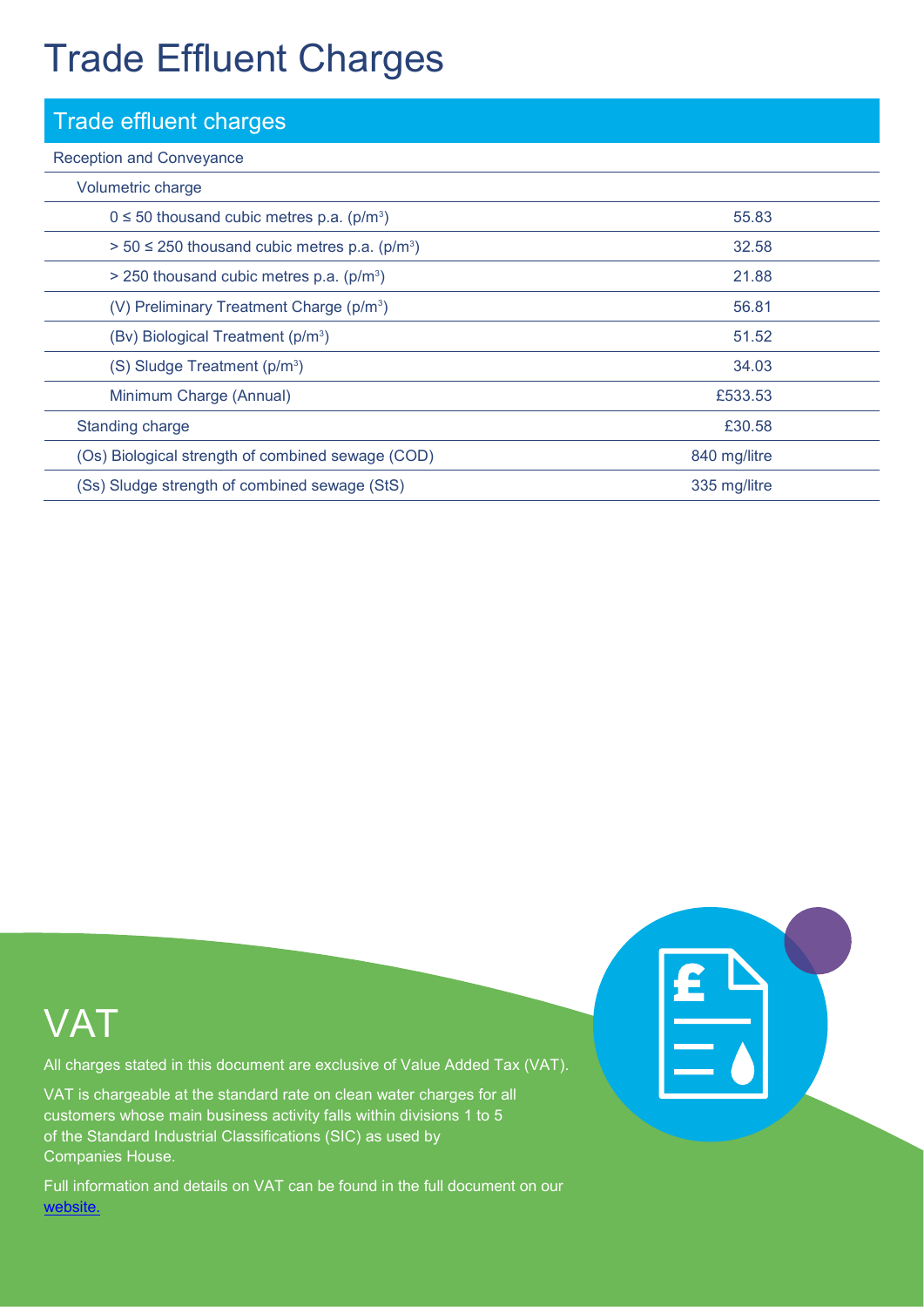### York Waterworks Charges

| Water supply charges York Waterworks                     |        |
|----------------------------------------------------------|--------|
| Unmeasured non-household                                 |        |
| <b>Standing charge</b>                                   | £46.35 |
| Rateable Value charge (p per £RV)                        | 98.94  |
| Fixed charge (low consumption)                           | £50.18 |
| Measured non-household                                   |        |
| <b>Standing charge</b>                                   | £29.59 |
| Volumetric charge                                        |        |
| $0 \le 500$ cubic metres p.a. (p/m <sup>3</sup> )        | 86.99  |
| $500 \text{m}3 \le 50$ thousand cubic metres p.a. (p/m3) | 87.45  |
| > 50 thousand cubic metres p.a. (p/m <sup>3</sup> )      | 77.45  |

### Water assessed non-household charges York Waterworks

| <b>Property size</b>                |         |
|-------------------------------------|---------|
| Fixed charge (low consumption)      | £50.18  |
| Small $(145 \text{ m}^3)$           | £160.36 |
| Medium $(255 \text{ m}^3)$          | £259.37 |
| Large $(550 \text{ m}^3)$           | £525.02 |
| Extra Large $(1,000 \text{ m}^3)$ s | £930.19 |